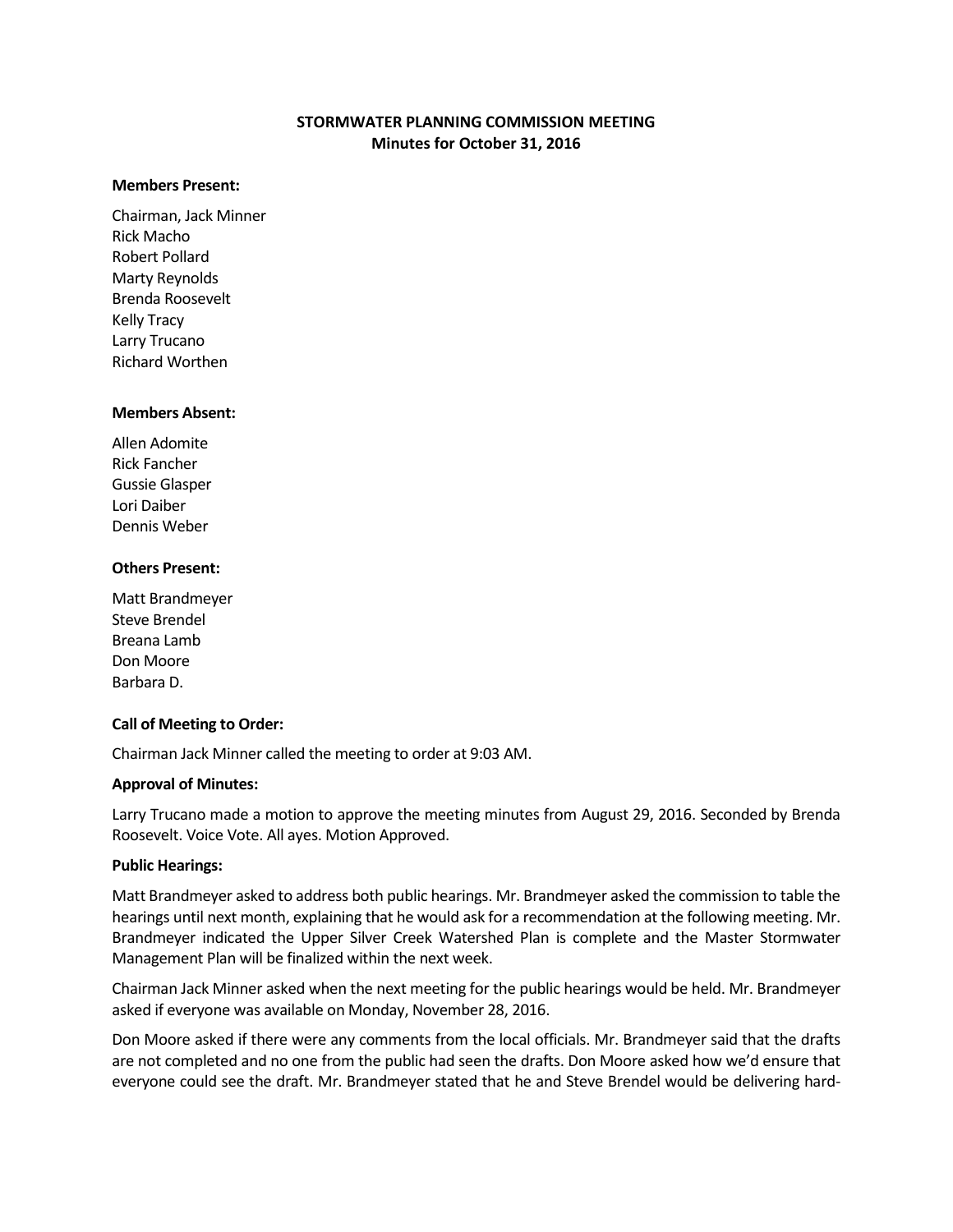copies to townships and municipalities and the Stormwater Management Commission. Kelly Tracy indicated that the plans would posted on the website as well.

#### **Old Business:** None.

### **New Business:**

Chairman Jack Minner asked for a motion to table the public hearings for the Madison County Stormwater Management Plan and the Upper Silver Creek Watershed Plan. Kelly Tracy made the motion and was seconded by Brenda Roosevelt. Voice Vote. All ayes. Motion Approved. The public hearings will be tabled until Monday, November 28, 2016 at 9 AM.

Rick Macho stated that he and Janet Buchanan with HeartLands Conservancy are putting together a committee of district board members to discuss and create policy and proceduresto evaluate the people who have submitted applications in order to do practices on their land in the Silver Creek Watershed area. Mr. Macho continued to discussthe process of forming policy and procedures. Mr. Brandmeyer asked how many applications have been received. Mr. Macho indicated there have been 40 submitted.

Mr. Brendel stated the water resource inventory is in its last steps for the Cahokia Creek Watershed Plan and should be finalized before the end of the year. Flood survey information will be examined and the process of writing the plan should start in 2017. Mr. Brandmeyer indicated that, due to lack of attendance, additional open houses will be held. Mr. Brandmeyer stated the open houses will be promoted differently. Mr. Brandmeyer continued to discuss attendance of the open houses. Chairman Jack Minner asked when the next open houses would be held. Mr. Brendel stated that the open house for Cahokia Creek Watershed Plan would be scheduled for early December.

Mr. Brandmeyer stated that he and Mr. Brendel met with the Army Corps, and they learned about a potential funding source that could advance the Ecological Restoration Plan. Mr. Brandmeyer described what the Ecological Restoration Plan is explaining that, if the current plan is updated, it could added to the Army Corps' funding list. The Army Corps is asking for half a million dollars to update the plan. St. Clair and Monroe Counties are part of this plan, but they will not fund it. Mr. Brandmeyer stated that they spoke with the Army Corps about the Upper Mississippi River Watershed Plan, which is a 4 state project for the Army Corps. They have funded several projects in the other 3 states and Mr. Brandmeyer stated that, in many ways, it should be Madison County's turn to receive funding. This funding could lead to restoring wetland areas. Richard Worthen asked if matching funds would have to be paid with the Army Corps. Mr. Brandmeyer stated that the price does not change even though the scope narrows. Mr. Brendel stated that the half a million is just for Madison County's portion of the process. Kelly Tracy asked why the other counties opted out, and Mr. Brandmeyer stated that it was because of money.

Richard Worthen asked if anyone in Godfrey is doing anything to help stormwater issues. Mr. Brandmeyer stated that Godfrey is looking to do stormwater planning for their downtown area. Mr. Macho indicated Godfrey has contracted with an engineering firm to review their plans for stormwater related issues but they are not being proactive about it. Mr. Macho stated that Godfrey was provided mitigation funding from Illinois American Water to do work on the watershed flood control and water quality control. A discussion ensued about Godfrey's initiatives with stormwater planning.

Mr. Brendel indicated the second round of meetings for FEMA maps will be on December  $7<sup>th</sup>$ , 2016. Mr. Brandmeyer asked if it is just for municipalities. Mr. Brendel indicated that it was and would be a continuation from the last meeting. Mr. Brandmeyer stated that all the areas that have been affected have been looked at and Highland is the most affected. Mr. Brandmeyer continued to discuss floodplain issues in Highland. Mr. Brandmeyer indicated Highland wants to open up the culvert to provide more drainage for the area and they would like to do that before the maps are adopted. Mr. Brandmeyer stated the process that FEMA uses is